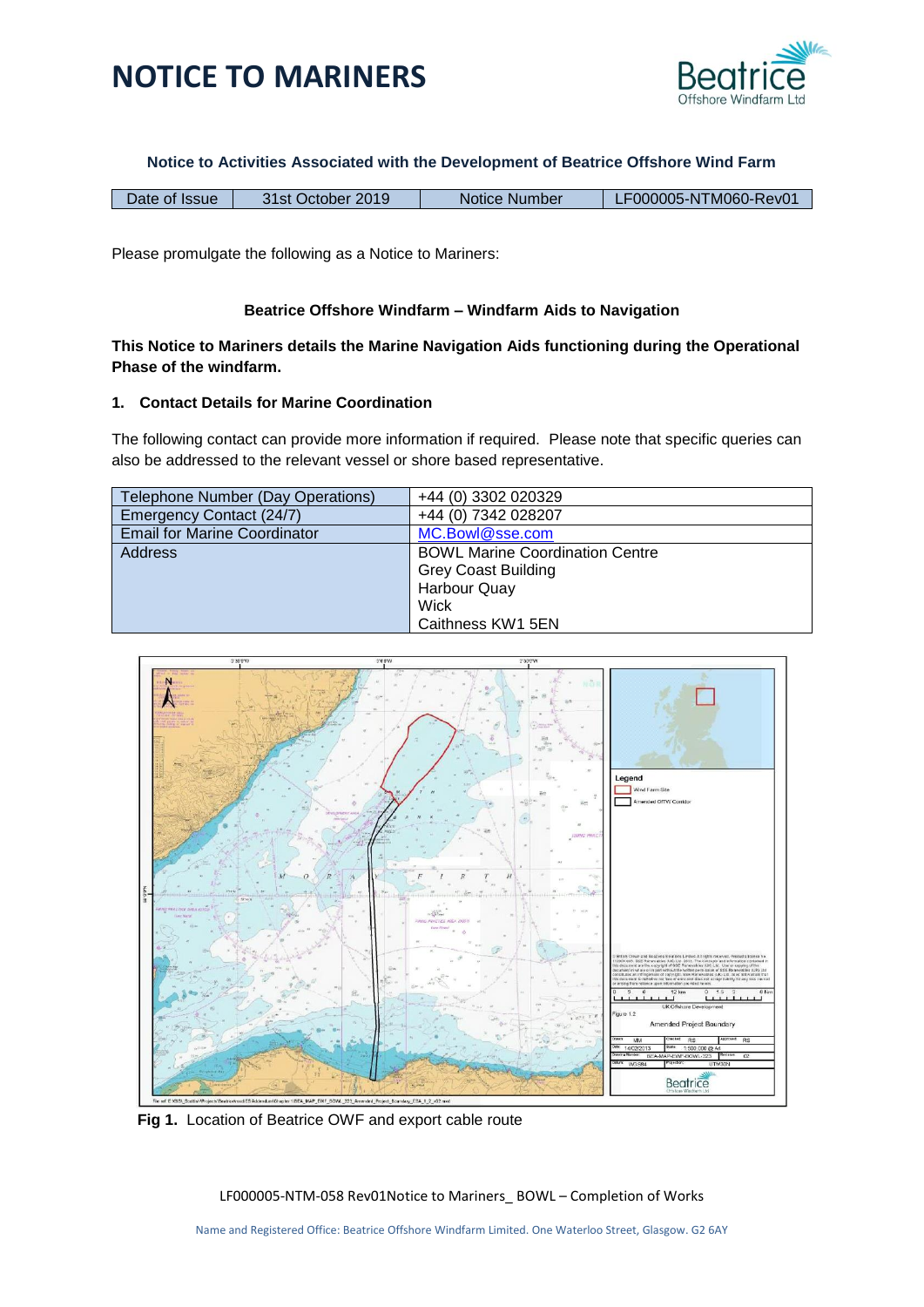# **NOTICE TO MARINERS**



### **2. Marine Navigation Lighting and Marking during Operational Phase**

- 2.1 The details of the marking and lighting in the operational phase of the Development have been agreed with NLB in principle and follow the relevant requirements of:
	- International Association of Marine Aids to Navigation and Lighthouse Authorities (IALA) Recommendations 0-139 (The Marking of Man-Made Offshore Structures, Edition 2) (IALA, 2013).
	- Department For Environment and Climate Change (DECC) Standard Marking Schedule for Offshore Installations (DECC, 2011).
	- Maritime and Coastguard Agency (MCA), Marine Guidance Notice (MGN) 371, Offshore Renewable Energy Installations (OREIs) - Guidance on United Kingdom (UK) Navigational Practice, Safety and Emergency Response Issue (MCA, 2008).

Table 1 details the specification required for navigational lighting and sound signals to meet IALA and NLB requirements. Lighting will be provided on Significant Peripheral Structures (SPSs), i.e. those at the corners of the Wind Farm, and on selected Intermediate Peripheral Structures (IPSs).

| Structure/Type                                                 | <b>Specification</b>                                                                                                                                                                                                                                                                                                                                                                                                                                                                        |  |  |
|----------------------------------------------------------------|---------------------------------------------------------------------------------------------------------------------------------------------------------------------------------------------------------------------------------------------------------------------------------------------------------------------------------------------------------------------------------------------------------------------------------------------------------------------------------------------|--|--|
| <b>Significant</b><br>Peripheral<br><b>Structures</b><br>(SPS) | Located on a corner or other significant point.<br>$\bullet$<br>Each SPS has 360° visibility, with flashing IALA special mark<br>$\bullet$<br>characteristics (yellow 5 second flash - FL.Y.5s) and with a range<br>of not less than 5 nm.<br>IALA Category 1 Availability - 99.8%.<br>٠<br>All SPS lights are synchronised.<br>$\bullet$<br>Lights located approx. 22m above Highest Astronomical Tide<br>(HAT).                                                                           |  |  |
| Intermediate<br>Peripheral<br><b>Structure (IPS)</b>           | Intermediate structures are those other than a SPS on the<br>$\bullet$<br>periphery.<br>Each IPS has 360° visibility with a flashing yellow light different to<br>$\bullet$<br>the SPS (2.5 second – FL.Y.2.5s) and at a range of not less than 2<br>nm.<br>IALA Category 1 Availability - 99.8%<br>$\bullet$<br>All IPS lights are synchronised.<br>$\bullet$<br>Lights located approx. 22m above Highest Astronomical Tide<br>$\bullet$<br>(HAT).                                         |  |  |
| <b>Sound Signals</b>                                           | Sound signals Morse U in rhythmic blasts every 30 seconds.<br>$\bullet$<br>The minimum duration of each blast 0.75 seconds.<br>$\bullet$<br>The range not less than 2 nm.<br>Sound signals are remotely operated to turn on when visibility<br>$\bullet$<br>drops below 2 nm or less.<br>360° audibility<br>$\bullet$<br>IALA Category 3 Availability - 97.0%.<br>$\bullet$<br>fitted with a functionality test.<br>$\bullet$<br>located approx. 22m above Highest Astronomical Tide (HAT). |  |  |

#### **Table 1 Marine navigation lights and sound signals specification during operation**

LF000005-NTM-058 Rev01Notice to Mariners\_ BOWL – Completion of Works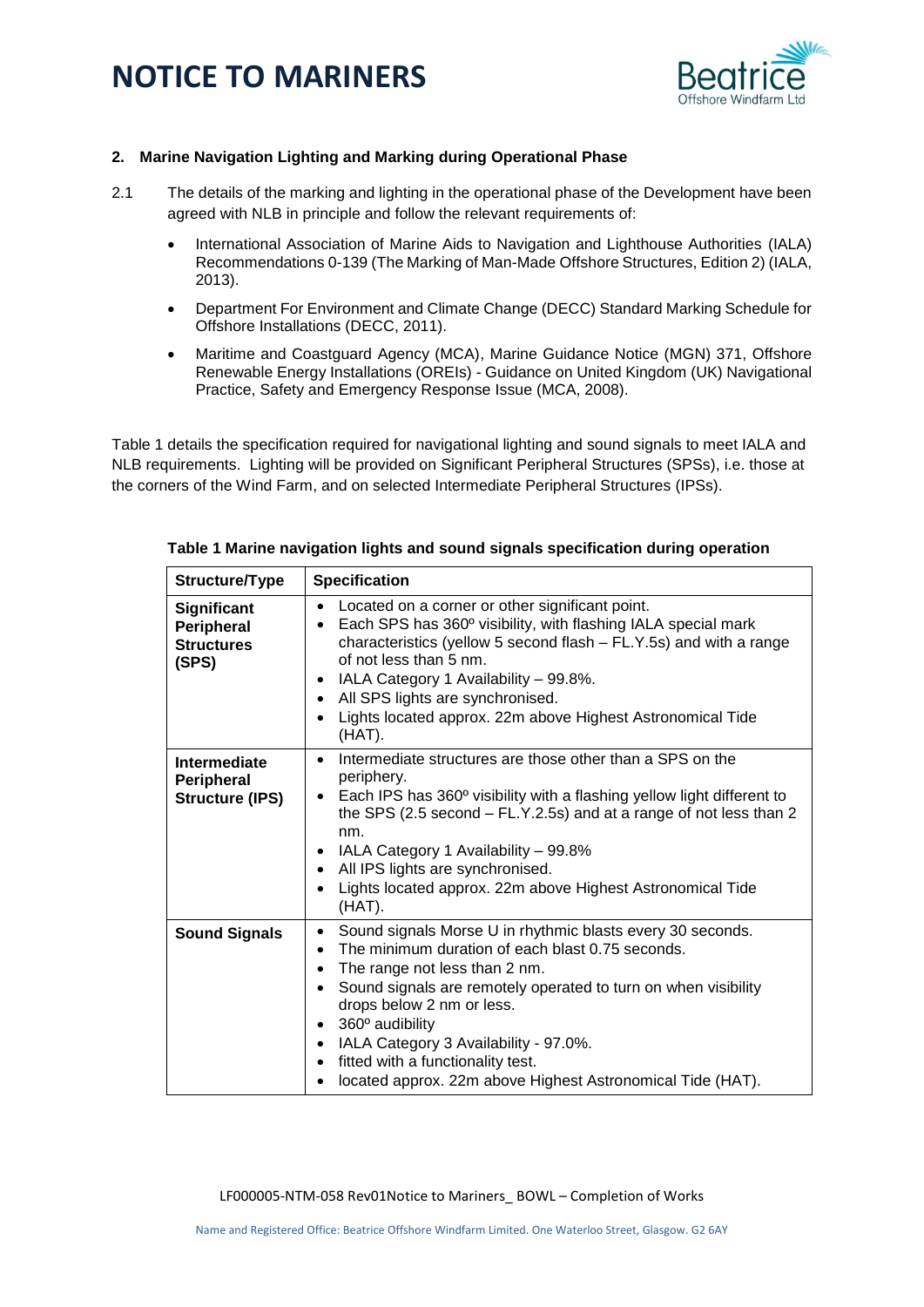## **NOTICE TO MARINERS**





#### LF000005-NTM-058 Rev01Notice to Mariners\_ BOWL – Completion of Works Fig 3 Marine Navigation Lighting and Marking during Operational Phase

Name and Registered Office: Beatrice Offshore Windfarm Limited. One Waterloo Street, Glasgow. G2 6AY